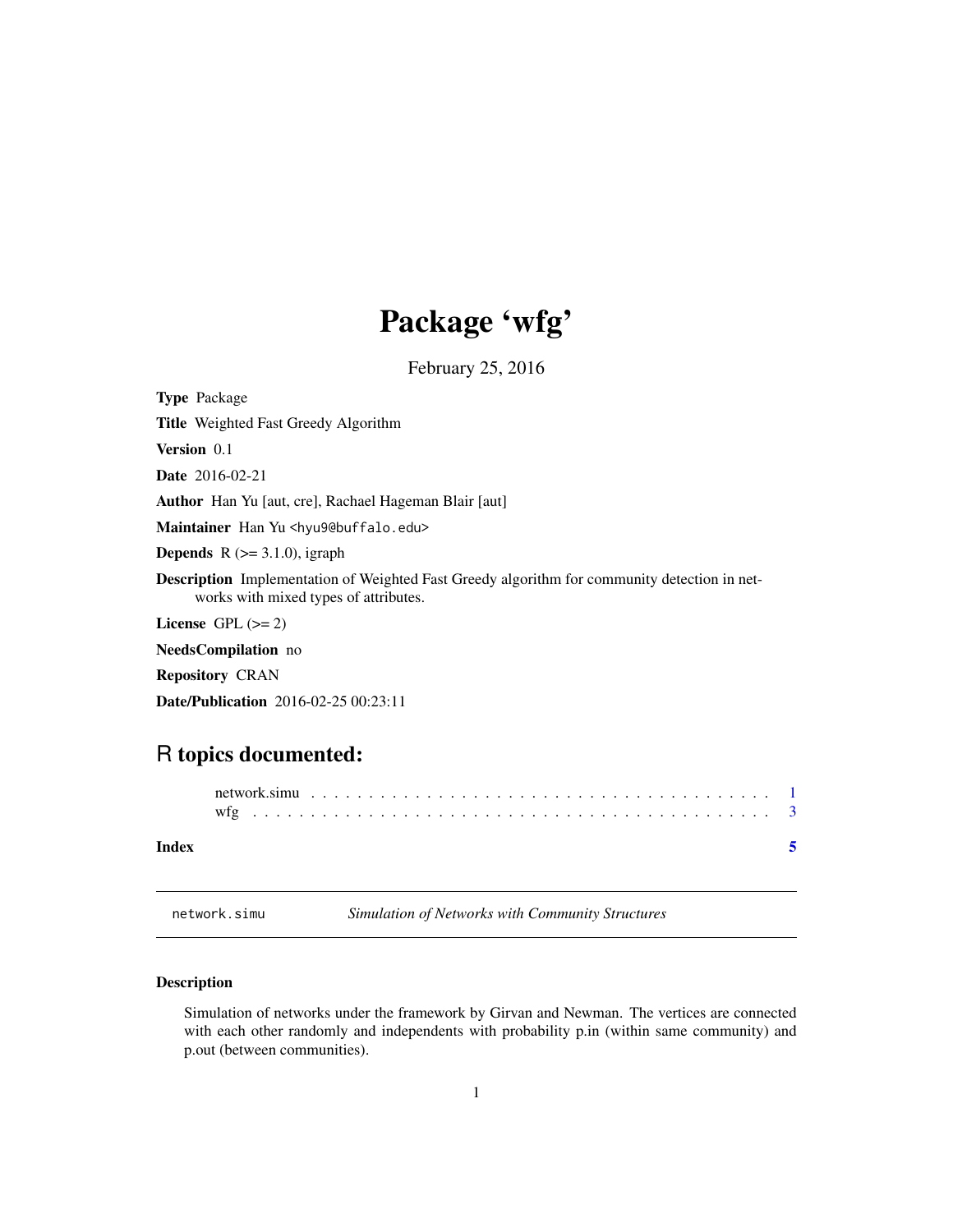#### Usage

```
network.simu(nv = c(32, 32, 32, 32),
 p.in = c(0.323, 0.323, 0.323, 0.323),
 p.out = 0.0625, p.de1 = 0
```
#### Arguments

| nv    | a vector of community sizes. The number of communities equals the number of<br>elements in this vector. |
|-------|---------------------------------------------------------------------------------------------------------|
| p.in  | a vector of probability of a node to be randomly linked to other nodes in the<br>same community.        |
| p.out | the probability of a node to be randomly linked to nodes in other communities.                          |
| p.del | the proportion of links that are randomly deleted.                                                      |
|       |                                                                                                         |

#### Value

| net   | The simulated network.      |
|-------|-----------------------------|
| group | The membership of vertices. |

#### Author(s)

Han Yu & Rachael Hageman Blair

#### References

Girvan, Michelle, and Mark EJ Newman. "Community structure in social and biological networks." Proceedings of the national academy of sciences 99.12 (2002): 7821-7826.

#### Examples

```
## simulation of a network with four communities, each with size 32
library(wfg)
nv = c(32, 32, 32, 32)
p.in = c(0.452, 0.452, 0.452, 0.452)
p.out = 0.021p.de1 = 0net.simu <- network.simu(nv=nv, p.in=p.in, p.out=p.out, p.del=p.del)
net <- net.simu$net
group <- net.simu$group
```
## plot simulated network with vertices colored by membership

```
V(net)$size <- 7
V(net)$color <- group
plot(net, vertex.label='')
```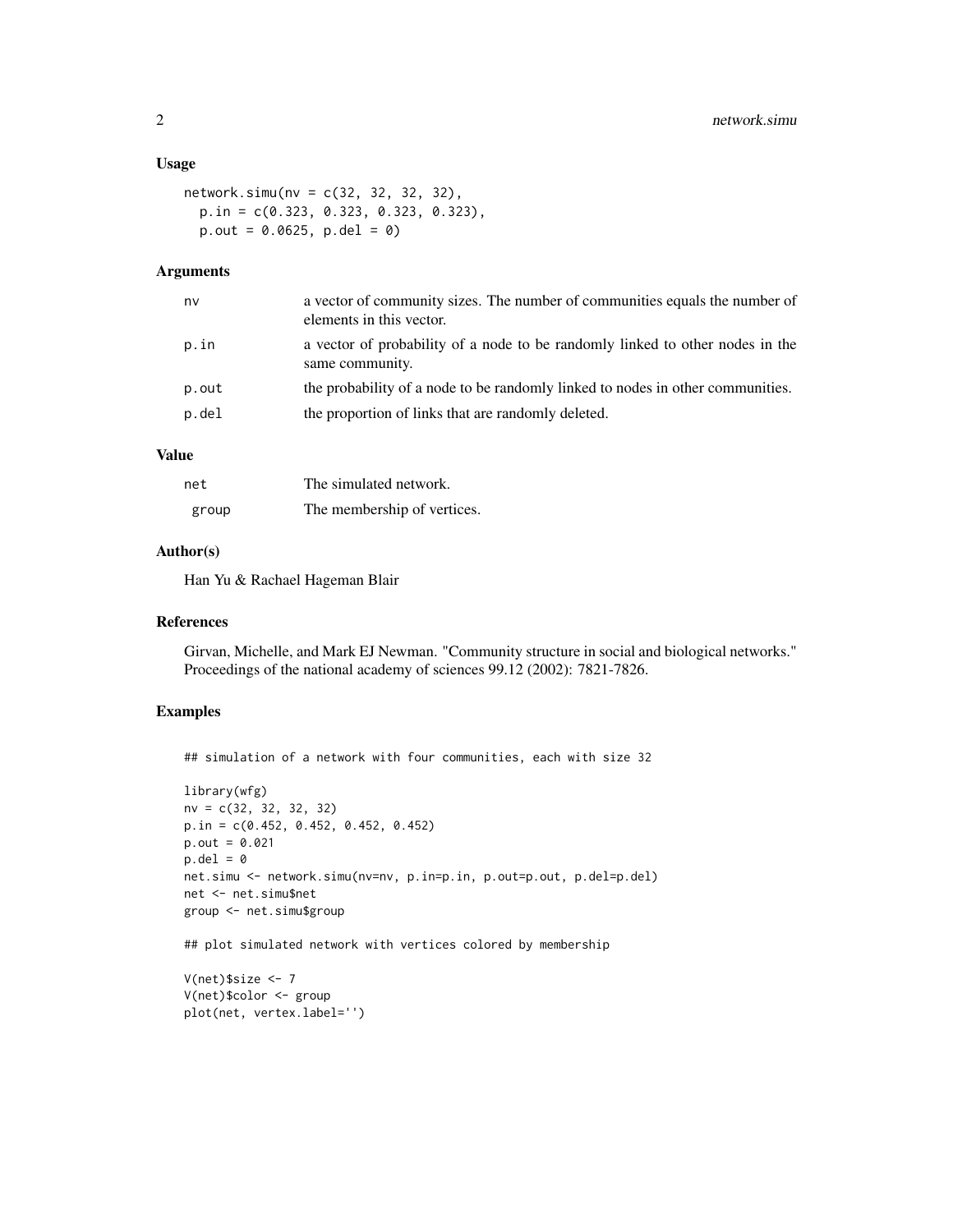#### **Description**

Implementation of weighted fast greedy algorithm for community detection in networks with mixed types of attributes.

#### Usage

wfg(net, attr=NULL, under.sample=FALSE, prioritize=FALSE)

#### Arguments

| net          | network for community detection                                                                                                                                                                          |
|--------------|----------------------------------------------------------------------------------------------------------------------------------------------------------------------------------------------------------|
| attr         | data frame of attribute information. The default value is NULL, when no at-<br>tribute information will be used. Under default this method is identical to fast<br>greedy community detection algorithm. |
| under.sample | a boolean parameter. When it is TRUE, the vertex pairs without links will be<br>under-sampled to have the same number as that of the linked pairs of vertices.                                           |
| prioritize   | a boolean parameter. When it is TRUE, a matrix of cummunity-specific coeffi-<br>cients will be returned, by which the communities can be prioritized.                                                    |

#### Details

Each column of attr data frame can be a vector with type of either numeric (continuous) or factor (categorical). The matrix of cummunity-specific coefficients gives estimates as to the relative homogeneity of each attribute within each community. Specifically, a negative beta with large absolute value indicates corresponding attribute is homogeneous.

#### Value

| beta        | Estimates of coefficients from logistic regression. |
|-------------|-----------------------------------------------------|
| beta.matrix | Estimates of community specific coefficients.       |
| memb        | Community membership of vertices.                   |

#### Author(s)

Han Yu & Rachael Hageman Blair

#### References

Clauset, Aaron, Mark EJ Newman, and Cristopher Moore. "Finding community structure in very large networks." Physical review E 70.6 (2004): 066111.

<span id="page-2-0"></span>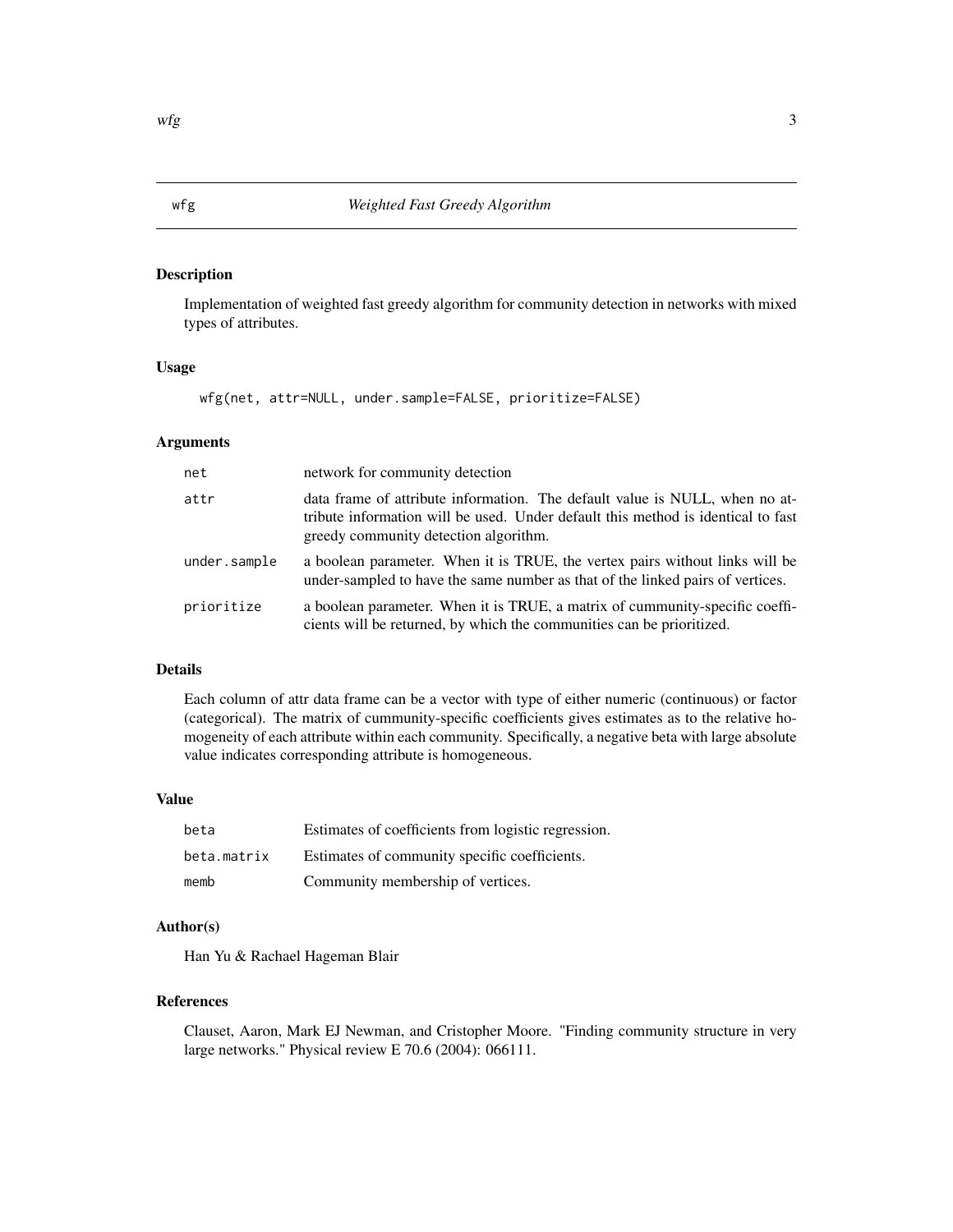#### Examples

```
##### implementation of wfg on a computer generated network with
##### structually relevant continuous attribute and irrelevant categorical attribute
set.seed(7)
##### set network properties
## four groups, each with 32 vertices
nv <- c(32,32,32,32)
1 \leftarrow length(nv)
## obtain p.in and p.out from z.out
z.out < -6z.in <- 16-z.out
p.out <- z.out/96
p.in <- rep(z.in/31, l)
##### simulate network
net.simu <- network.simu(nv=nv, p.in=p.in, p.out=p.out, p.del=0)
net <- net.simu$net
group <- net.simu$group
##### simulate attributes
## separation of continuous attribute
delta <- 1
## p's for the multinomial distribution of categorical attributes
p1 < -0.25p2 \le -(1-p1)/3attr1 <- c(rnorm(nv[1],0), rnorm(nv[2],1*delta), rnorm(nv[3],2*delta), rnorm(nv[4],3*delta))
attr2 <- c(sample(c(1,2,3,4), size=nv[1], prob=c(p1, p2, p2, p2), replace=TRUE),
           sample(c(1,2,3,4), size=nv[2], prob=c(p2, p1, p2, p2), replace=TRUE),sample(c(1,2,3,4), size=nv[3], prob=c(p2, p2, p1, p2), replace=TRUE),
           sample(c(1,2,3,4), size=nv[4], prob=c(p2, p2, p2, p1), replace=TRUE))
attributes <- data.frame(attr1, attr2)
##### implementation of wfg
wfg.result <- wfg(net=net, attr=attributes, under.sample = FALSE, prioritize = TRUE)
##### plot network colored by wfg result
V(net)$size <- 7
V(net)$color <- wfg.result$memb
plot(net, vertex.label='')
```